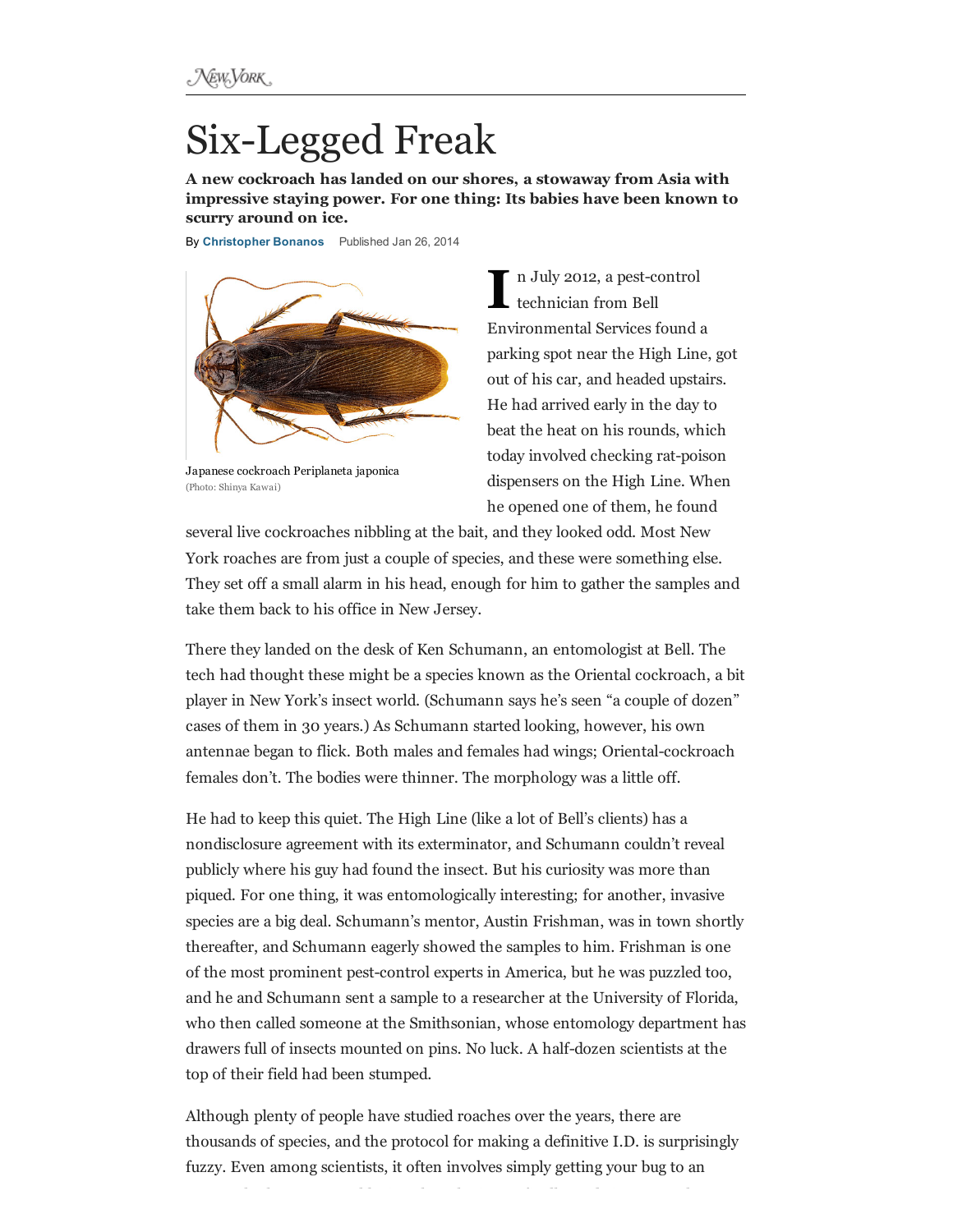expert who has seen one like it. When the insect finally made its way to the Rutgers University lab bench of a grad student named Dominic Evangelista, he was that expert. He has looked at a lot of cockroaches in his life—he'll refer to a rack of roaches preserved in vials of alcohol as "my collection" the way you might point out a shelf of signed baseballs, and he and his doctoral adviser, Jessica Ware, have hiked into the Guyanese jungle to spot new species. Evangelista could narrow down the identity of this new find by sight, based on a few things: A distinctive plate on the bottom of its abdomen made it clear that this was a member of the family Blattidae, from which descend two large branches of the roach family tree. From that detail and a few others, he guessed that it might be Periplaneta japonica, the Japanese cockroach.

## A Visit to the [Roach](http://videos.nymag.com/video/A-Visit-to-the-Roach-Lab) Lab

[SHARE](http://www.magnify.net/)

If so, it was real-world, not just entomological-journal, news: Nobody had ever identified a Japanese cockroach in America outside a research lab. And P. japonica is especially well suited to New York, because it is one of relatively few cockroaches that can handle winter weather. Most urban roaches spend the cold months indoors, or deep in a trash dump where decomposition keeps things cozy, or in a barely warmenough nook of the subway system. In Asia, baby Japanese cockroaches have survived long stretches on ice.

A few days later, DNA barcode analysis confirmed it: New York had a new immigrant. Schumann was excited enough about the findings to immediately write a story for a trade journal—which sat on it for a few months before publishing. "I got scooped!" he says. "I was like, Dude! This is pretty important stuff! Why are you holding?" Ware and Evangelista, with their Florida colleague Lyle Buss, got a paper into print first, and it identified the High Line as the source of the find, blowing Bell Environmental's cover and causing some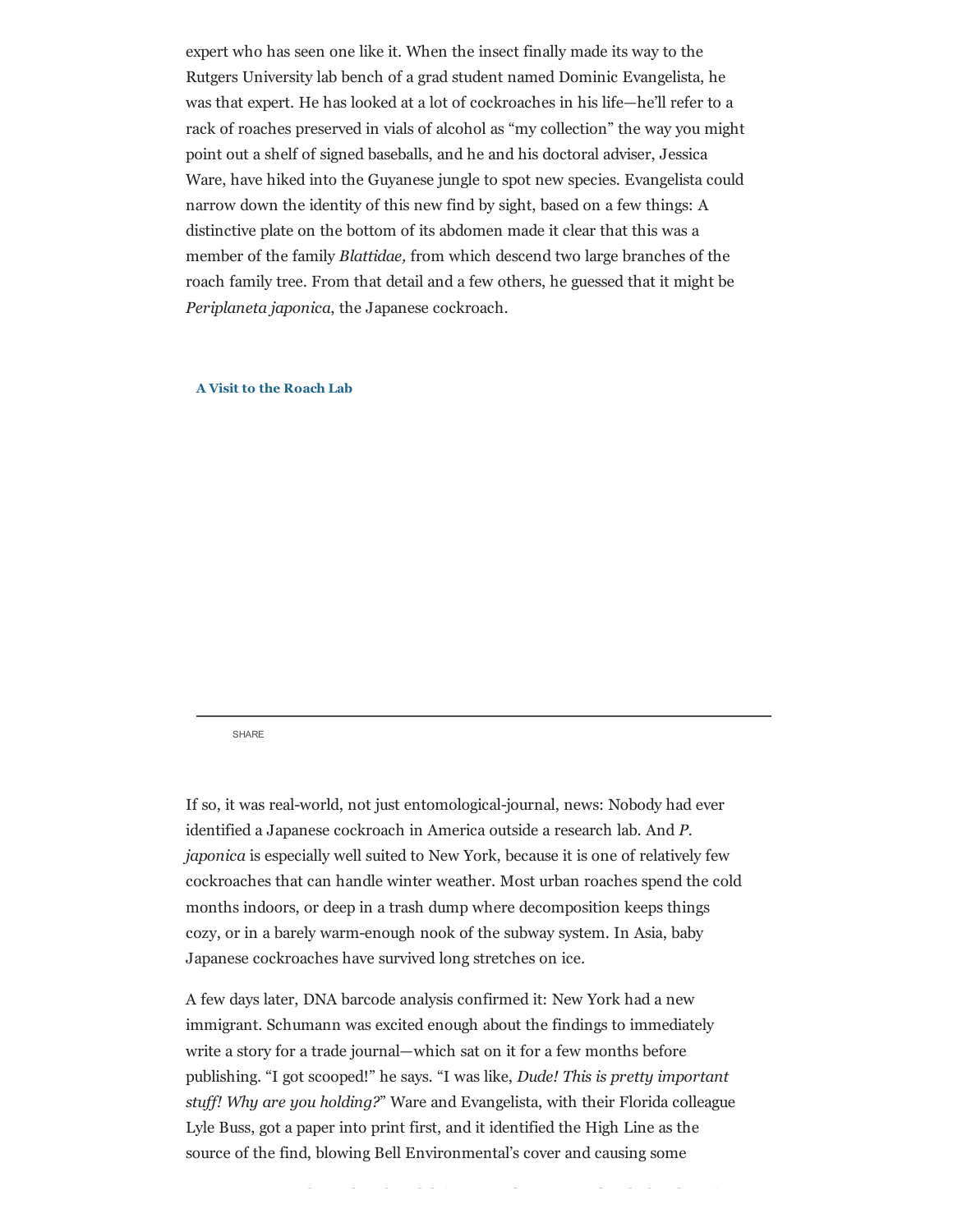consternation at the park. "They didn't want to be associated with this thing," Schumann says. "If they found an exotic plant on the High Line, they would've released it. But when you find an insect …"

M in fact there are many kinds, two of which dominate the dark corners of ost of us say "cockroaches" as if they were one creepy-crawly entity, but New York. Blattella germanica, the German cockroach, is the small, slim-bodied one. Periplaneta americana, the American cockroach, is the big oval one that squishes when you step on it, the kind that's often called a water bug. Five other species—the Oriental cockroach, the Surinam cockroach, the brown-banded cockroach, and the Australian cockroach, plus the new one spotted on the High Line—have a minor presence in New York, encountered rarely in certain favored settings. (The Surinam roach, for example, likes to burrow into the soil of planters in office lobbies.)

> Our relationship with cockroaches is long-running and unbalanced. They are pests, but not often deadly ones. They're not technically parasites because they don't feed off our bodies, as bedbugs do. Nor are we symbiotic, because one side (ours) doesn't get anything out of the relationship. Instead, we are commensalists: They benefit, we don't. They do provide minimal services to us, notably cleaning up decaying material by eating it. (They have for a long time; the excrement of one Cretaceous cockroach, preserved in amber, suggests that they fed off dinosaur dung.) And they are meals for animals up the food chain, like lizards and birds.

It's impossible to know exactly how the Japanese cockroach made it to New York. The most popular early speculation was that it came across the Pacific in the roots of a plant. That is a theory with flaws, since the High Line's plantings are from nurseries in the United States. Odds are that these cockroaches made the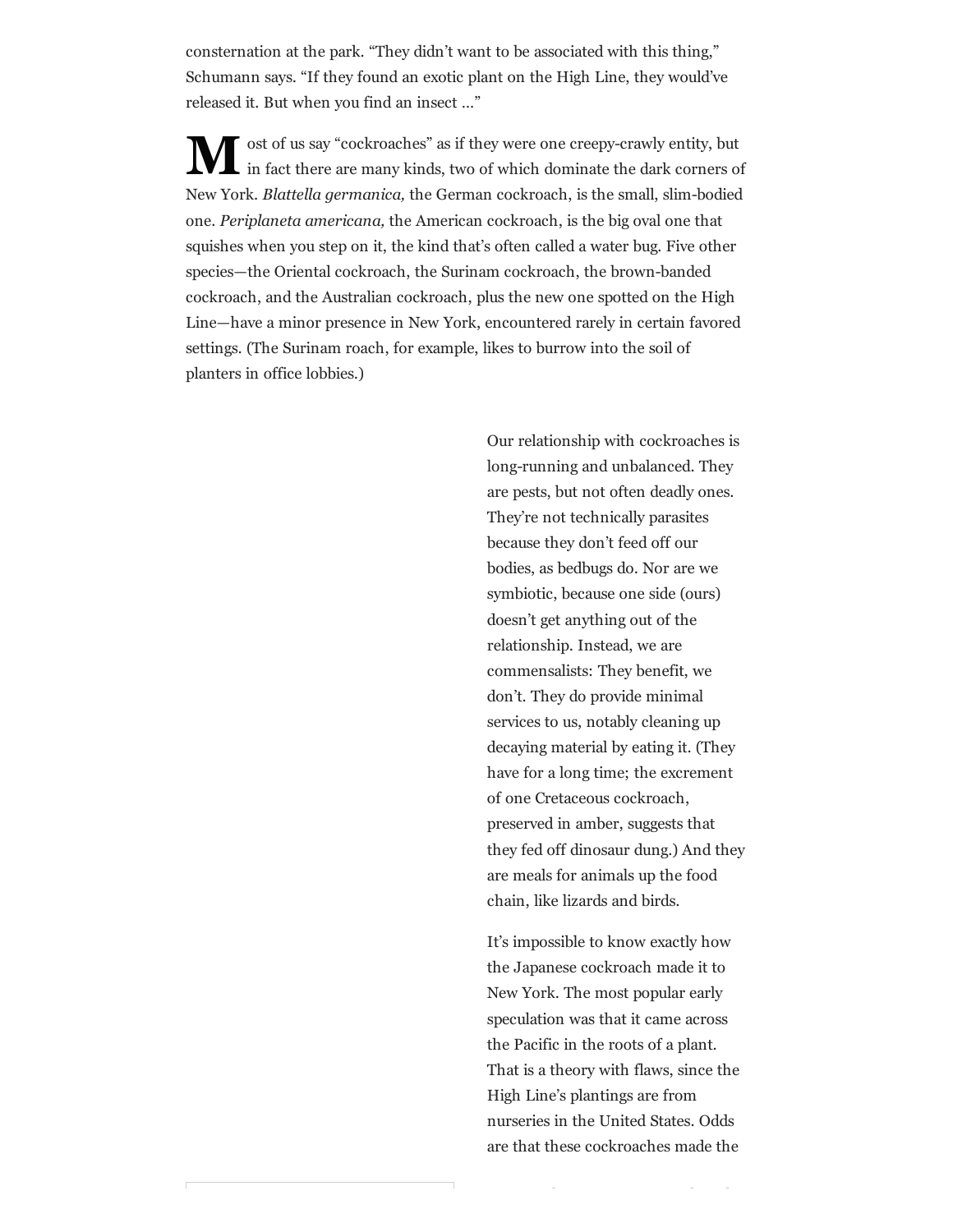

The Roaches of New York From top, Oriental cockroach Blatta orientalis, German cockroach Blattella germanica, American cockroach Periplaneta americana (Photo: From top, Newscom; Alex Wild/Visuals Unlimited/Corbis; Getty Images)

trip in a shipping container, aboard a slow-moving freighter, which establishes P. japonica in a long tradition. Three hundred years ago, a sailing vessel was an excellent place for a roach to hide out: loaded up with food, abundantly equipped with dark, slimy crevices, and inclined toward warmer waters. In the Age of Exploration, they made their way around the world. Sir Francis Drake inadvertently took a shipful of cockroaches back to England after capturing a Spanish vessel off the Azores. Galleons took other species from the Philippines to the Americas.

The German cockroach did not come from Germany. The Germans—offloading the responsibility—call it the Russian roach, though it's not from Russia. The Russians call it the Prussian roach, because it is believed to have spread across Europe in the breadbaskets of the Prussian Army, but it's not from Prussia either. It almost certainly came from Southeast Asia, likely tagging along with the pigs that European sailors brought with them for food. As for American cockroaches, they came over from Africa to the Caribbean on trade ships, possibly even on slave ships, and then, when those ships reloaded for the next leg, made their way to Europe and mainland North America.

By the nineteenth century, roaches were almost universal, and rapacious. An entomologist traveling from England to Australia in the 1830s on a cargo ship loaded with cheese reported that some cases in the hold were half-empty on arrival, their contents eaten by cockroaches. The author David George Gordon (The Compleat Cockroach) reports that in 1908, a researcher saw "ships come into San Francisco … with the sailors wearing gloves on their hands when asleep in their bunks, in a desperate effort to save their fingernails from being gnawed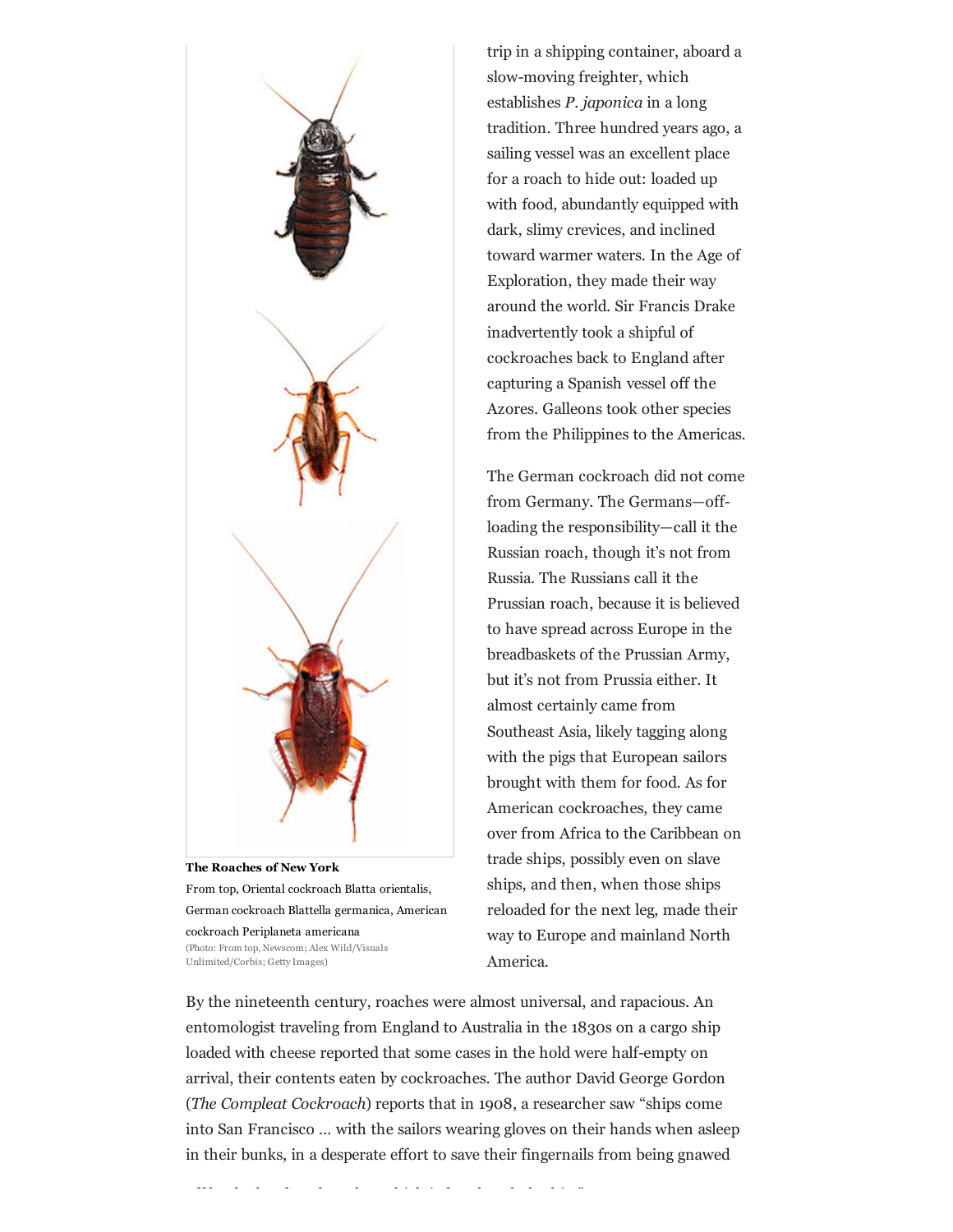off by the hordes of roaches which infest the whole ship."

It was a golden age for vermin. There was an incredible amount of blattarian sustenance around: piles of horse manure at every curb, garbage unbagged in open barrels, an outhouse in every tenement's courtyard. Cities like New York were a lot dirtier—and organically dirtier, with earthen floors and wooden structures everywhere—than they are now, and slum neighborhoods were unimaginably dense with people and their effluent. People tried everything to get rid of insects, from sorcery to traps baited with jam and beer to a trained roachsnuffling hedgehog. (Gordon quotes the story of a Victorian householder who tried this and found that the hedgehog got so fat he could no longer squeeze under the closet door to hunt.) The one thing that consistently got cockroaches out of clothes or bedding was dumping boiling water on them.

Only when pyrethrin, a strong general-purpose insecticide, arrived in the late 1800s did the tools for eradicating roaches get better. The ability to kill accelerated in the mid-twentieth century, when, in the space of just a few years, roaches had to contend with effective new pesticides, principally malathion, chlordane, and the inorganic standby known as boric acid. Better sanitation helped. So did other changes you'd never think of, like refrigeration and packaging: Before the twenties, most people bought food from open bins and barrels, and sealed boxes made a huge difference. There's a reason Cole Porter, in "You're the Top," namechecked cellophane as a brilliant creation on a par with the Louvre.

The catch, of course, is that roaches reproduce often and in volume. Evolutionarily, they fight back against many poisons and baits almost as fast as we can come up with new ones. Only boric acid, by virtue of its inorganic compounds and simple action—it irritates roaches' stomachs, and its grains abrade their bodies—does not cultivate resistance. By the eighties, when chlordane was banned over possible carcinogenic effects, many termites and roaches didn't respond to it. A colony found in the U.S. House of Representatives building turned out to be the superbugs to end all superbugs, resistant to nearly all known poisons. (The descendants of those congressional roaches, cultivated in labs, became an entomological standard on which new insecticides were tested for roughly twenty years.) The best tool homeowners have today is Combat. But a study last year found that some roaches have even evolved to find glucose—which used to be Combat's main bait—bitter rather than sweet, so they avoid those traps.

That said, you can definitively declare one thing: Exterminators are better at getting rid of roaches than they've ever been, even in the gnarliest situations. Schumann recalls one of the worst cases he ever dealt with, and resolved: "It was in the Bronx, in a high-rise. We kept sending back the technicians, and nothing worked—the homeowner kept complaining. Finally I said we've gotta check

above and below and on either side. Turns out that the neighbor upstairs was a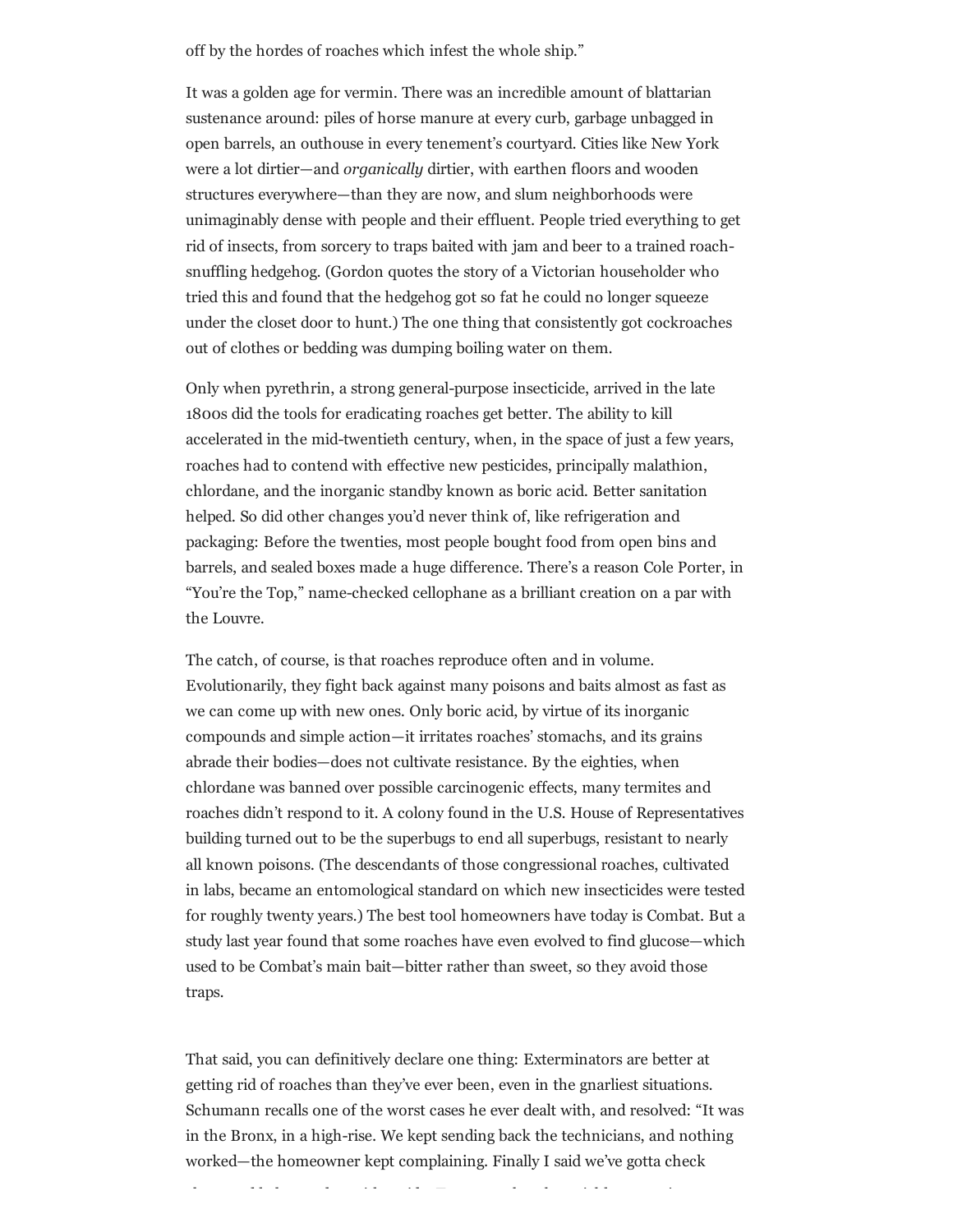above and below and on either side. Turns out that the neighbor upstairs was a hoarder. That person had some issues and had never complained about the bugs. We had to figure out how to treat that apartment without moving any of that person's stuff. We ended up taking big lengths of plastic pipe and drilling holes all along them and putting the bait inside. Then we'd slide the pipe in among the person's belongings, and the roaches would crawl in through the holes and eat the bait. It took about six months, but we got it done."

There'll always be more of them somewhere, though. A German cockroach can live for about a year and will reproduce every three to four weeks, despite some sex practices that most species would find off-putting at best. (Broadly speaking, the male grabs the female with a genital hook, tows her in, then adds more grapples, locking them together for an hour till he's done—though male roaches that are breeding for the first time can finish in as little as nine minutes.) Moreover, they are fantastically well adapted to living among humans. They can survive on almost no food: The fat stores in an American cockroach's body can support it for over a month without a meal. Ware's lab once dissected a roach that had cotton fibers in its stomach, meaning it had nibbled on someone's clothes to stay alive. If they get really hungry, they will eat their dead. If they get even hungrier than that, they will eat one another, babies first. They also can go for days without water, and even a little bit will attract them. "I used to have a lab in a very dry building," Ware says, "and I'd leave my teacup on my desk after washing it out at night, with a few drops of water inside. When I'd come in the morning, it would be full of cockroaches."

The battle against cockroaches, in short, ebbs and flows. We create a new treatment, it knocks them back hard, and then natural selection kicks in and they creep forward. Then we hit back again, and they crawl back. One small human advantage: Unless they hitch a ride aboard an airplane or ship, roaches do not move around so easily. A DNA analysis at Rockefeller University last year isolated four subgroups of the American cockroach distinct to particular neighborhoods of New York. They had, it turns out, different geographical origins, and because they stick to their own turf, their genes had been not entirely commingled. Even decades after they arrived in New York, Upper East Side roaches are slightly different from Upper West Side roaches and Roosevelt Island roaches.

There has never really been a time when roaches had good PR. That's intrue for most pests. Mice and even rats are depicted variously as pets, There has never really been a time when roaches had good PR. That's not Disney characters, and vermin. Many people dislike snakes, but you'll also see guys walking around Central Park with pet boa constrictors wrapped around their shoulders and kids reaching in to touch. Bees sting and can cause terrible allergic reactions, yet we see children's books about them.

In literature, too, cockroaches almost uniformly stand in for disgust and horror. Franz Kafka knew that roaches are a nearly universal gross-out, which is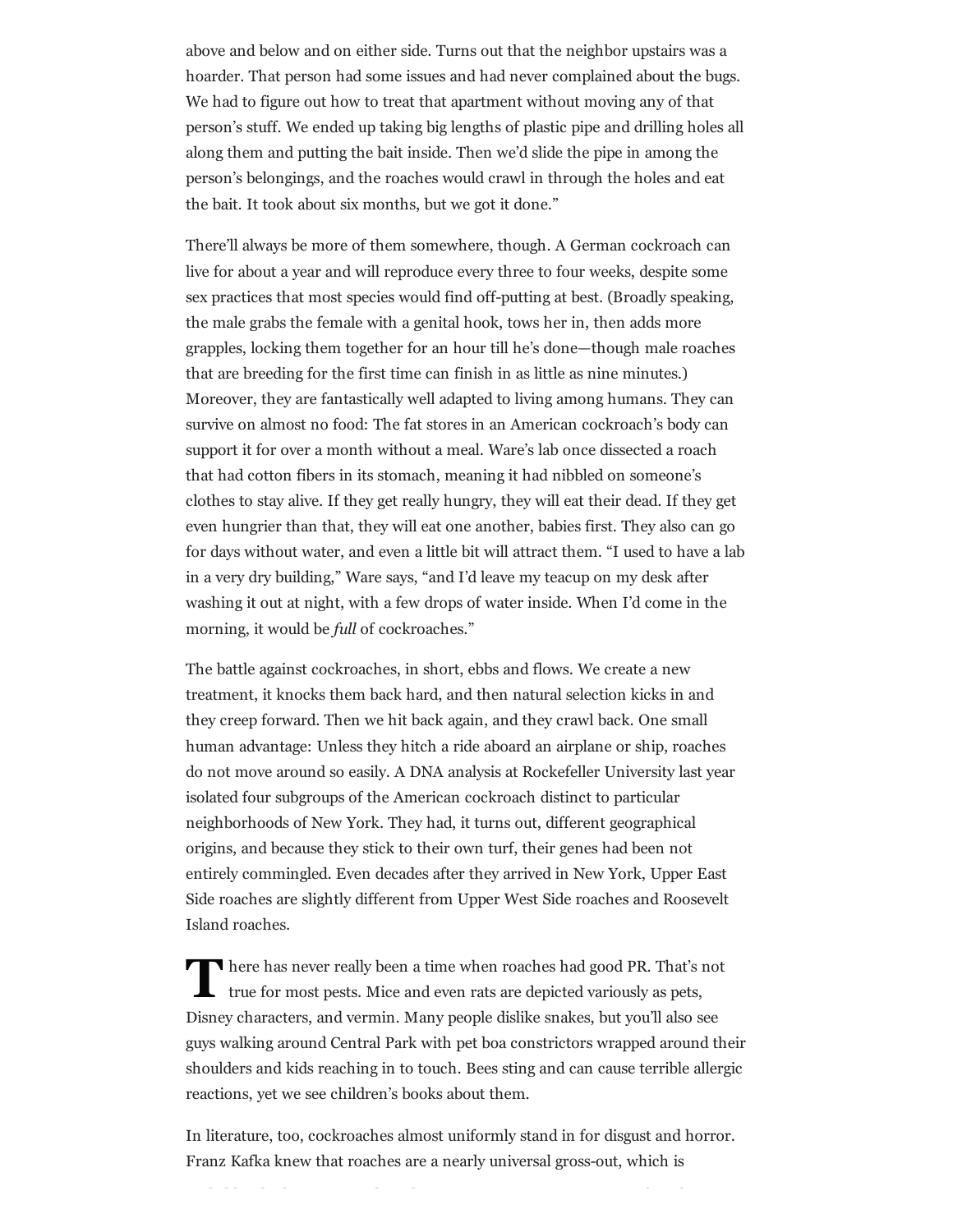probably why he metamorphosed Gregor Samsa into a giant one. Though, as scholars will tell you, that's a translator's flourish: Kafka's Ur-text has the protagonist turn into an ungeheueres Ungeziefer, or "monstrous vermin." Maybe it's a roach, maybe not.

There has been just one successful attempt to offer the world a lovable cockroach. (Apart from a few children's books, none of which has reached canonical status.) When the writer Don Marquis wanted to create a working-class artist-hero for his six-days-a-week column in the old Evening Sun, he came up with Archy, a cockroach turned poet who would (Marquis explained) hop around on the keys of the columnist's office typewriter at night, composing free verse on a blank sheet of paper his boss would leave in the machine. He worked entirely in lowercase letters, because he wasn't heavy enough to press the shift key. The poems were wry and satirical, and often funny: there is always / something to be thankful / for you would not / think that a cockroach / had much ground / for optimism / but as the fishing season / opens up i grow / more and more / cheerful at the thought / that nobody ever got / the notion of using / cockroaches for bait.

For a few years during and after World War I, Archy and his feline torturer, Mehitabel, were honest-to-god New York celebrities. (One of their fans was E. B. White, and it is just possible that Archy is the literary great-uncle to Charlotte and her web.) The poems even inspired a Broadway musical, Shinbone Alley, improbably co-written by a young Mel Brooks in 1957. It's sort of like Cats, but with a guy dressed as a bug instead of Grizabella. It lasted six weeks.

But most people cannot find anything cute about cockroaches, and that is a question that intrigues Paul Rozin, a psychologist at the University of Pennsylvania. He does research on disgust in all its forms, and in particular the ways in which people are repulsed by smells or textures or foods. Why are roaches so much ickier than, say, ants? "They're big: Cockroaches are among the biggest insects we see," he says after a pause to consider. "They're seen as disease vectors—they're thought of as filthy—because they eat everything. Like rats, which are also prototypical disgusting animals, they eat garbage. Also, rats have this other property: They scurry around quickly. They appear and they whip across your path, just as cockroaches do. There's something about the creature, in the fact that it surprises you." They also like the dark. In short, they check almost every box on the repulsiveness roster. The only quality that's missing, he points out, is visible squishiness. "They're dry, which is odd. Soft and mushy things are more disgusting than dry things.

"You know," Rozin continues, "I'm studying eating insects—getting people to eat insects, a very healthy food and a very cheap food. But nobody's thinking about using cockroaches as the exemplars. I think most people would be quite upset if any bug fell in their drink, but that doesn't mean they'd be equally upset." In one

study he conducted, people were offered a cookie that had visibly been in contact